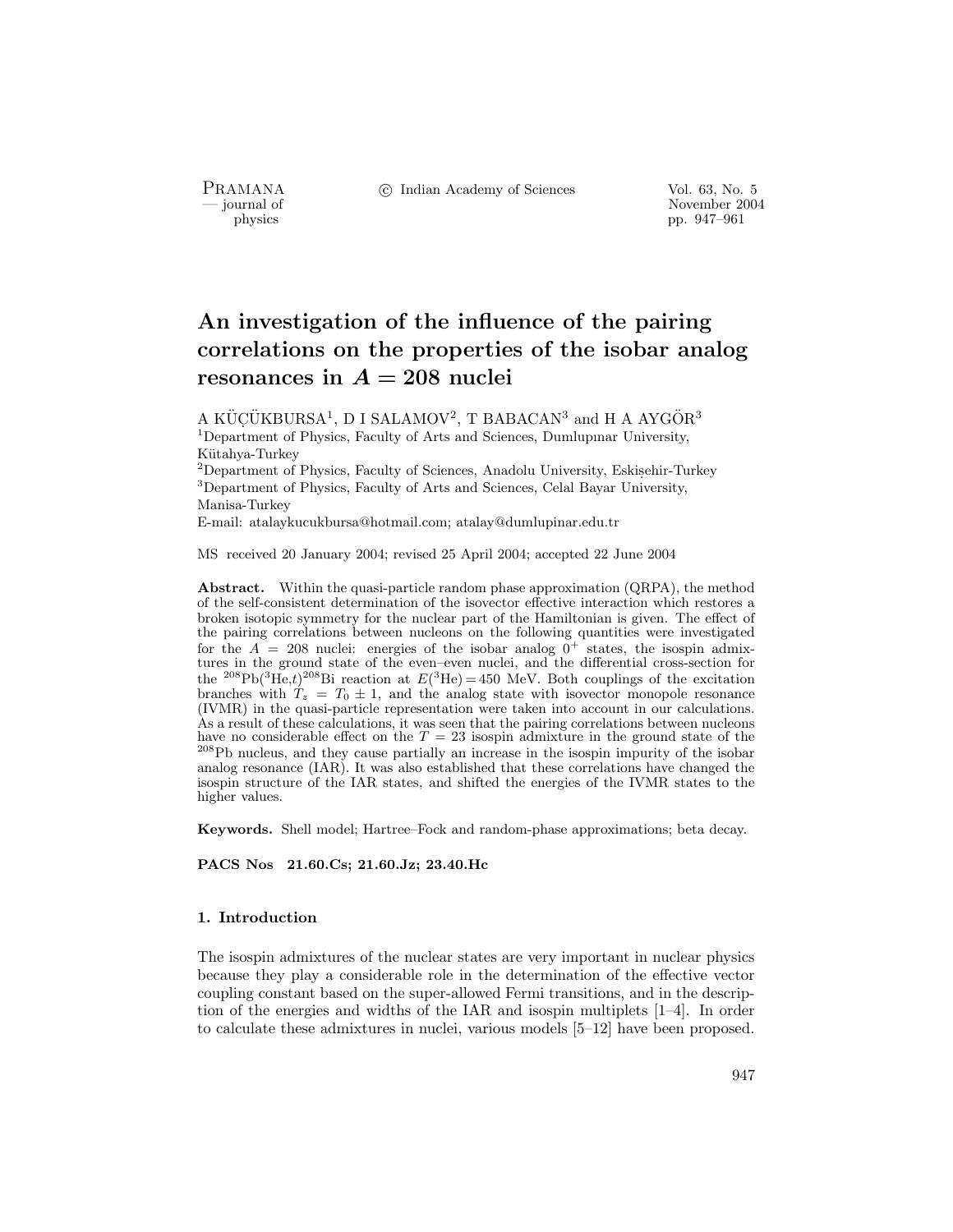One of these models is the two-liquid hydrodynamic model described in ref. [5]. It is used to estimate the energies of the collective isovector monopole excitation with isospin  $T_z = T_0 \pm 1$ . The quantitative estimates using the shell model [6–8] are approximately an order of magnitude larger than the estimate of Bohr and Mottelson [9].

Moreover, theoretical calculations on the isospin admixtures for proton-rich nuclei have been performed using Hartree–Fock (HF) + random phase approximation (RPA) or Tamm–Dankoff approximation (TDA) [10–12].

Most of these studies do not treat the effective interaction between nucleons in a self-consistent way, i.e., the shell model potential and the effective interaction are chosen independently. In the calculations of the isospin admixture, the fulfillment of the isospin invariance of the Hamiltonian (without Coulomb interaction) which arises from the property that nuclear forces are charge-independent is very important, but it is generally violated by the isovector term of the average field. The same violation also holds in the presence of the static pairing correlations between nucleons. All these problems can be avoided by choosing the effective interactions in such a way that they are consistent with the average field, but not randomly chosen [13–16].

In ref. [16], the Coulomb isospin impurity in the  $A = 208$  nuclei has been investigated using Pyatov–Salamov method [17] without the pairing correlations between nucleons. In ref. [18], both Fermi and Gamov–Teller strength is calculated for a number of nuclei in a wide excitation energy interval using the partially self-consistent pn-quasi-particle continuum random phase approximation (QCRPA).

In most of these studies, either the pairing correlations between nucleons are not considered [16] or the isospin admixture effects are not investigated even in the presence of these correlations [18]. Moreover, it has been stated in ref. [11] that the pairing correlations between nucleons could be of primary importance for medium and heavy nuclei.

In this paper, the self-consistent calculations of the isobar analog  $0^+$  states in the  $A = 208$  nuclei and the Coulomb isospin mixing effects including the pairing correlations between nucleons have been carried out using the QRPA method. Our aim is to investigate the effect of these correlations on the energies of the IAR state, the isospin admixture in the ground state of the even–even nuclei, and the differential cross-section for the  $208Pb(3He,t)208Bi$  reaction at  $E(3He)$  $= 450$  MeV.

#### 2. Hamiltonian

The same procedures followed for the particle space in ref. [15] will be repeated for the quasi-particle space in our study. Let us now consider a system of nucleons in a spherical symmetric average field interacting via pairing forces. The corresponding single quasi-particle (SQP) Hamiltonian is given by

$$
\hat{H}_{\text{SQP}} = \sum_{\tau,j,m} \varepsilon_j^{(\tau)} \alpha_{jm}^{\dagger}(\tau) \alpha_{jm}(\tau) \qquad (\tau = \text{n}, \text{p}), \qquad (1)
$$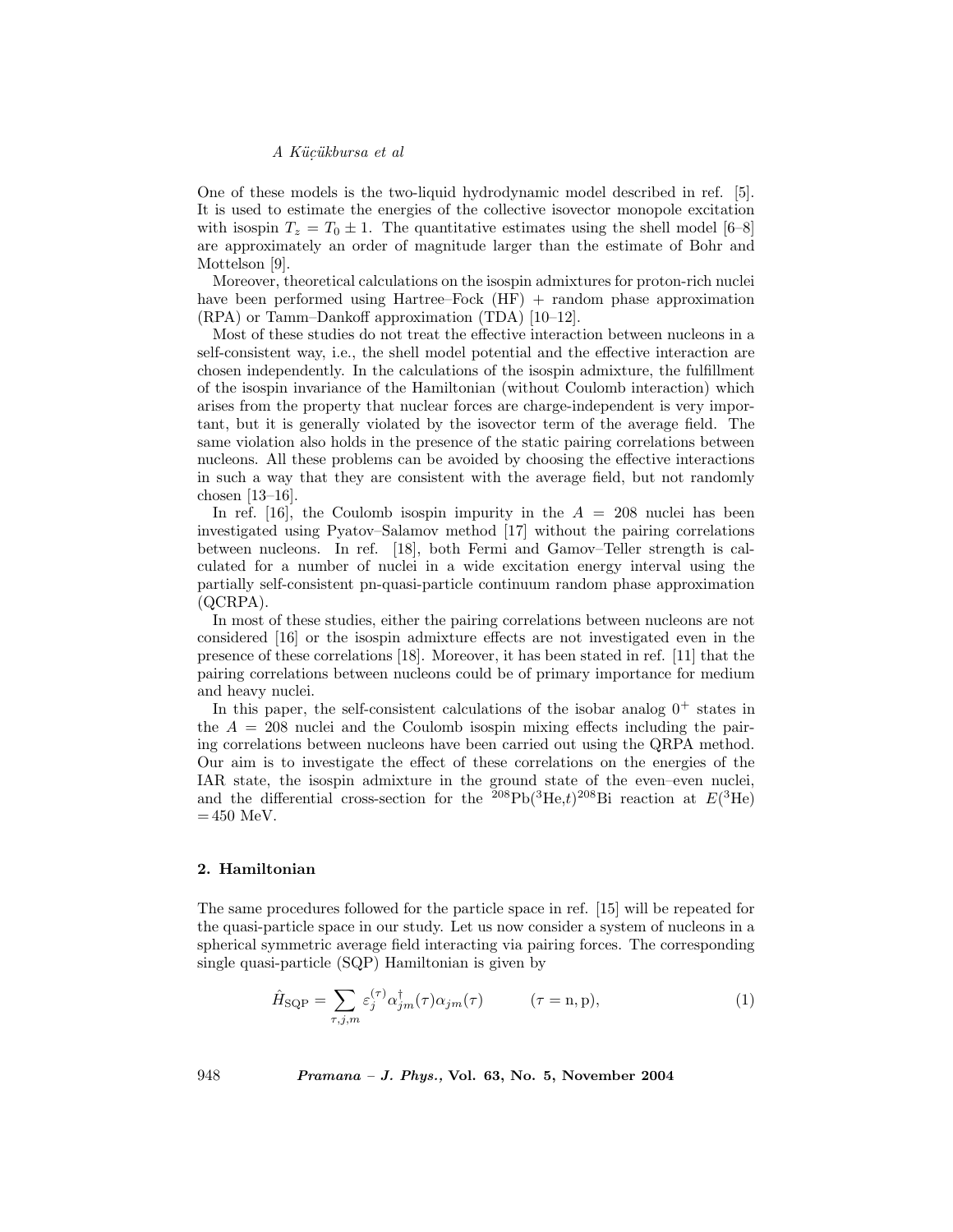where  $\varepsilon_j^{(\tau)}$  is the single quasi-particle energy of the nucleons with angular momentum j, and  $\alpha_{jm}^{\dagger}(\tau)(\alpha_{jm}(\tau))$  is the quasi-particle creation (annihilation) operator. In addition to the Coulomb potential term in the Hamiltonian given in eq. (1), there are isovector terms which also break the isospin invariance, i.e.,

$$
[\hat{H}_{\text{SQP}} - V_{\text{C}}, \hat{T}^{\rho}] \neq 0,\tag{2}
$$

where  $V_{\rm C}$  is the Coulomb potential and it is given by the expression

$$
V_{\rm C} = \sum_{i=1}^{A} v_{\rm c}(r_i) \left(\frac{1}{2} - t_z^i\right), \quad t_z^i = \begin{cases} 1/2, & \text{for neutrons;} \\ -1/2, & \text{for protons,} \end{cases}
$$

with the radial part of the Coulomb potential

$$
v_{\rm c}(r) = \frac{e^2(Z-1)}{Z} \int \frac{\rho_{\rm p}(r')}{|\vec{r} - \vec{r}'|} d\vec{r}'.
$$
 (3)

Here,  $\rho_{\rm p}(r')$  corresponds to the proton density distribution in the ground state. The isospin operators  $\hat{T}^{\rho}$  are defined in the following way [19]:

$$
\hat{T}^{\rho} = \frac{1}{2} [\hat{T}_{+} + \rho \hat{T}_{-}] = \begin{cases} \hat{T}_{x}, & \rho = +1 \\ i \hat{T}_{y}, & \rho = -1 \end{cases}, \quad \hat{T}_{\pm} = \sum_{k=1}^{A} \hat{t}^{k}_{\pm} , \tag{4}
$$

where  $\hat{t}^k_+(\hat{t}^k_-)$  is the raising (lowering) isospin operators. The restoration of this isospin violation for the isovector term is very important to have a correct description of the IAR state in the odd–odd nuclei and the isospin admixtures with  $T_z = T_0 \pm 1$  in the ground state of the even–even nuclei. For this purpose, the effective interaction term  $(h)$  is added to the Hamiltonian given in eq. (2) in such a way that the nuclear part of the Hamiltonian should be commutative with the component of the total isotopic spin,  $\hat{T}^{\rho}$ , i.e.,

$$
[\hat{H}_{\text{SQP}} + \hat{h} - V_{\text{C}}, \hat{T}^{\rho}] = 0. \tag{5}
$$

The effective interaction  $(\hat{h})$  is defined as

$$
\hat{h} = \sum_{\rho=\pm 1} \frac{1}{4\gamma_{\rho}} [\hat{H}_{\text{SQP}} - V_{\text{C}}, \hat{T}^{\rho}]^{\dagger} [\hat{H}_{\text{SQP}} - V_{\text{C}}, \hat{T}^{\rho}], \tag{6}
$$

where  $\gamma_\rho$  is an average of the double commutator in the ground state

$$
\gamma_{\rho} = \frac{\rho}{2} \langle 0 | [[\hat{H}_{\text{SQP}} - V_{\text{C}}, \hat{T}^{\rho}], \hat{T}^{\rho}] | 0 \rangle, \tag{7}
$$

and it is, up to a sign, identical with the nuclear symmetry energy [15]. The form of the effective interaction in eq. (6) allows us to treat the Coulomb isospin mixing effects in a simple and self-consistent way.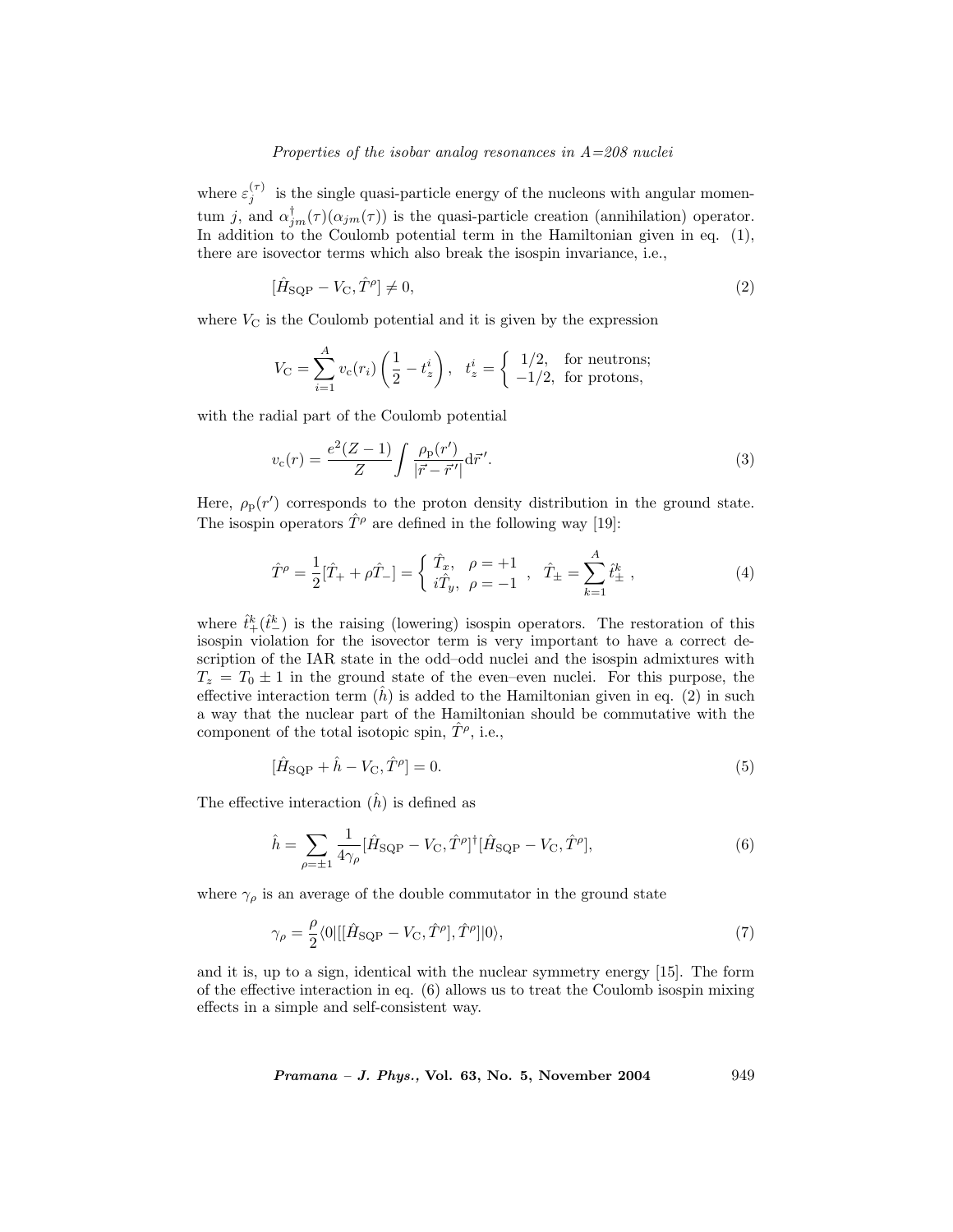#### 3. Isobaric states

We shall use the eigenstates of the single quasi-particle Hamiltonian as a basis and consider the isobaric  $0^+$  excitations in odd–odd nuclei generated from the correlated ground state of the parent even–even nucleus by the charge-exchange forces. The basis set of the neutron–proton quasi-particle pair creation and annihilation operators is defined as

$$
\hat{A}_{j_n j_p}^{\dagger} = \frac{1}{\sqrt{2j_n + 1}} \sum_{m} (-1)^{j_n - m} \alpha_{j_p m}^{\dagger} \alpha_{j_n, -m}^{\dagger}, \quad \hat{A}_{j_n j_p} = \left(\hat{A}_{j_n j_p}^{\dagger}\right)^{\dagger}.
$$
 (8)

The bosonic commutation rules of these operators in the quasi-boson approximation are given by

$$
[\hat{A}_{j_{\rm n}j_{p}}, \hat{A}_{j_{\rm n}j}^{\dagger}j_{\rm p}] \approx \delta_{j_{\rm n}j_{\rm n}j} \delta_{j_{\rm p}j_{\rm p'}}, \quad [\hat{A}_{j_{\rm n}j_{\rm p}}, \hat{A}_{j_{\rm n}j_{\rm p'}}] = 0. \tag{9}
$$

In the quasi-particle space, the effective interaction  $(\hat{h})$  and the average of the double commutator  $(\gamma_{\rho})$  can be written as

$$
\hat{h} = -\sum_{j_{\rm n}, j_{\rm p}, j_{\rm n'}, j_{\rm p'}, \rho} \frac{1}{4\chi_{\rho}} E^{\rho}_{j_{\rm n}j_{\rm p}} E^{\rho}_{j_{\rm n'}j_{\rm p'}} \left( \hat{A}_{j_{\rm n}j_{\rm p}} - \rho \hat{A}_{j_{\rm n}j_{\rm p}}^{\dagger} \right) \left( \hat{A}_{j_{\rm n'}j_{\rm p'}}^{\dagger} - \rho \hat{A}_{j_{\rm n'}j_{\rm p'}} \right),
$$
\n
$$
\chi_{\rho} = -\gamma_{\rho} = \sum_{j_{\rm n}, j_{\rm p}} b^{\rho}_{j_{\rm n}j_{\rm p}} E^{\rho}_{j_{\rm n}j_{\rm p}}, \quad b^{\rho}_{j_{\rm n}j_{\rm p}} = \frac{1}{2} (\bar{b}_{j_{\rm n}j_{\rm p}} + \rho b_{j_{\rm n}j_{\rm p}}), \tag{10}
$$

with

$$
E_{j_{\rm n}j_{\rm p}}^{\rho} = \left\{ \varepsilon_{j_{\rm n}j_{\rm p}} b_{j_{\rm n}j_{\rm p}}^{\rho} + \frac{1}{2} (\bar{\varphi}_{j_{\rm n}j_{\rm p}} - \rho \varphi_{j_{\rm n}j_{\rm p}}) \right\},
$$
  
\n
$$
\varepsilon_{j_{\rm n}j_{\rm p}} = \varepsilon_{j_{\rm n}} + \varepsilon_{j_{\rm p}},
$$
  
\n
$$
b_{j_{\rm n}j_{\rm p}} = \sqrt{2j_{\rm p} + 1} \langle j_{\rm p} ||\hat{t} - ||j_{\rm n}\rangle u_{j_{\rm p}} v_{j_{\rm n}},
$$
  
\n
$$
\bar{b}_{j_{\rm n}j_{\rm p}} = \sqrt{2j_{\rm p} + 1} \langle j_{\rm p} ||\hat{t} - ||j_{\rm n}\rangle u_{j_{\rm n}} v_{j_{\rm p}},
$$
  
\n
$$
\varphi_{j_{\rm n}j_{\rm p}} = \sqrt{2j_{\rm p} + 1} \langle j_{\rm p} ||\hat{t} - v_{\rm c}(r)|| j_{\rm n} \rangle u_{j_{\rm p}} v_{j_{\rm n}},
$$
  
\n
$$
\bar{\varphi}_{j_{\rm n}j_{\rm p}} = \sqrt{2j_{\rm p} + 1} \langle j_{\rm p} ||\hat{t} - v_{\rm c}(r)|| j_{\rm n} \rangle u_{j_{\rm n}} v_{j_{\rm p}},
$$
  
\n
$$
\varepsilon_{j_{\tau}} = \left[ C_{\tau}^2 + (E_{j_{\tau}} - \lambda_{\tau})^2 \right]^{1/2},
$$
  
\n
$$
u_{j_{\tau}} = \left[ \frac{1}{2} \left( 1 + \frac{E_{j_{\tau}} - \lambda_{\tau}}{\varepsilon_{j_{\tau}}} \right) \right]^{1/2},
$$
  
\n
$$
v_{j_{\tau}} = \left[ \frac{1}{2} \left( 1 - \frac{E_{j_{\tau}} - \lambda_{\tau}}{\varepsilon_{j_{\tau}}} \right) \right]^{1/2},
$$
  
\n(11)

where  $C_{\tau}$ ,  $E_{j_{\tau}}$ ,  $\lambda_{\tau}$  correspond to the pairing correlation parameter, the single particle energies of nucleons, and the chemical potential, respectively. The  $v_{j_\tau}(u_{j_\tau})$ 's are the occupation (unoccupation) amplitudes which are obtained in BCS calculation.

In QRPA, the collective  $0^+$  states are considered as one-phonon excitations described by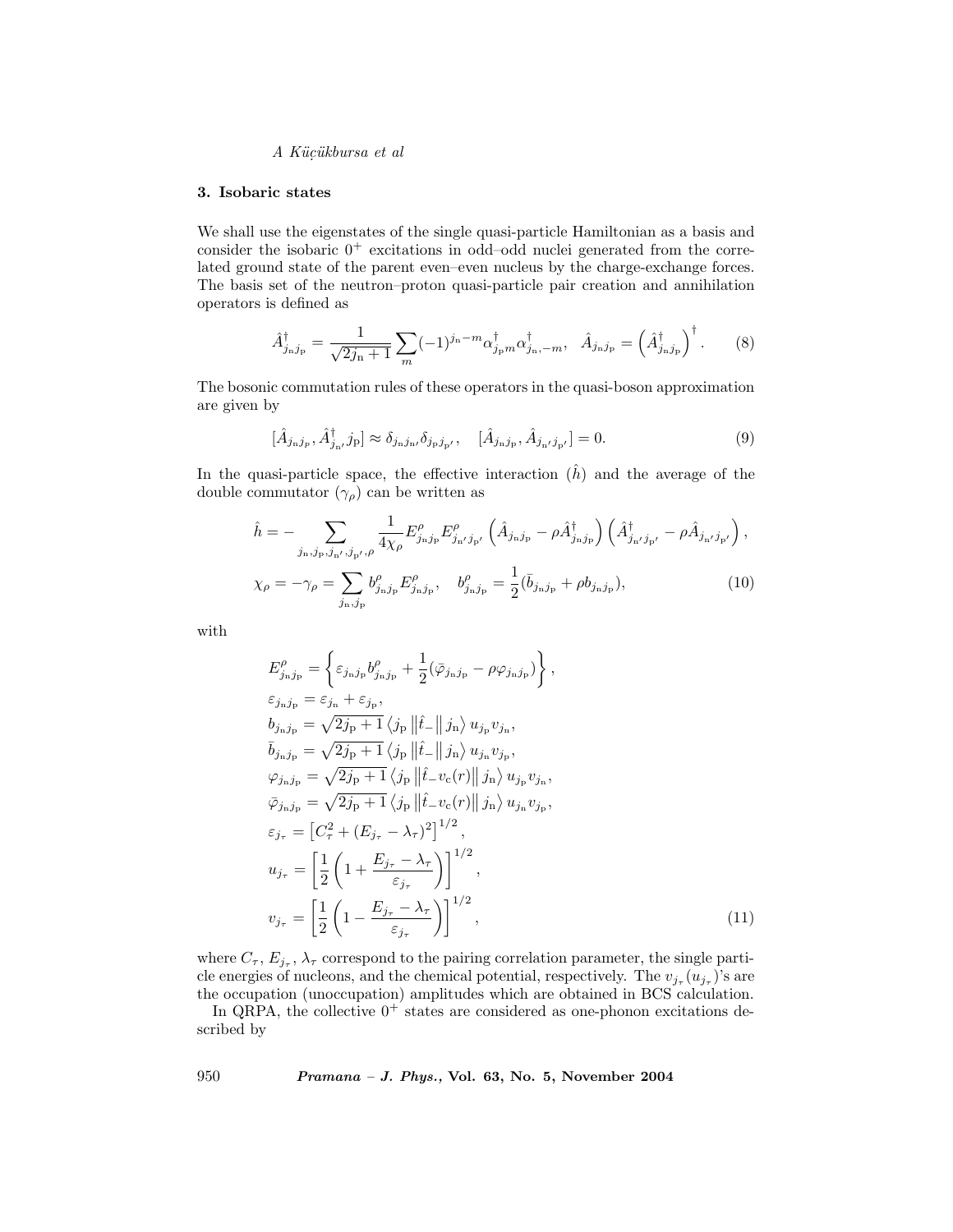$$
|\psi_i\rangle = \hat{Q}_i^{\dagger}|0\rangle = \sum_{j_\mathrm{n},j_\mathrm{p}} (r_{j_\mathrm{n}j_\mathrm{p}}^i \hat{A}_{j_\mathrm{n}j_\mathrm{p}}^\dagger - s_{j_\mathrm{n}j_\mathrm{p}}^i \hat{A}_{j_\mathrm{n}j_\mathrm{p}})|0\rangle,\tag{12}
$$

where  $\hat{Q}_i^{\dagger}$  is the phonon creation operator,  $|0\rangle$  is the phonon vacuum  $(\hat{Q}_i|0\rangle =$ 0) corresponding to the ground state of the even–even nucleus;  $r_{j_nj_p}^i$ , and  $s_{j_nj_p}^i$ are the neutron–proton quasi-particle pair amplitudes. Assuming that the phonon operators obey the commutation relations given below

$$
\langle 0 | [\hat{Q}_i, \hat{Q}_j^{\dagger}] | 0 \rangle = \delta_{ij}, \quad \langle 0 | [\hat{Q}_i, \hat{Q}_j] | 0 \rangle = 0,\tag{13}
$$

we obtain the following orthonormalization condition for the amplitudes:

$$
\sum_{j_{\rm n},j_{\rm p}} (r_{j_{\rm n}j_{\rm p}}^i r_{j_{\rm n}j_{\rm p}}^{i'} - s_{j_{\rm n}j_{\rm p}}^i s_{j_{\rm n}j_{\rm p}}^{i'}) = \delta_{ii'}.
$$
\n(14)

The eigenvalues and the eigenfunctions of the restored Hamiltonian can be obtained by solving the equation of motion in QRPA,

$$
\left[\hat{H}_{\text{SQP}} + \hat{h}, \hat{Q}_i^{\dagger}\right]|0\rangle = w_i \hat{Q}_i^{\dagger}|0\rangle,\tag{15}
$$

where the  $w_i$ 's are the energies of the isobaric  $0^+$  states. Employing the conventional procedure of QRPA, we obtain the dispersion equation for the excitation energy of the isobaric  $0^+$  states as

$$
\left[\chi_{+1} - \sum_{j_{\rm n},j_{\rm p}} \frac{\varepsilon_{j_{\rm n}j_{\rm p}} (E_{j_{\rm n}j_{\rm p}}^{+1})^2}{\varepsilon_{j_{\rm n}j_{\rm p}}^2 - w_i^2} \right] \left[\chi_{-1} - \sum_{j_{\rm n},j_{\rm p}} \frac{\varepsilon_{j_{\rm n}j_{\rm p}} (E_{j_{\rm n}j_{\rm p}}^{-1})^2}{\varepsilon_{j_{\rm n}j_{\rm p}}^2 - w_i^2} \right] - w_i^2 \sum_{j_{\rm n},j_{\rm p}} \left[\frac{\varepsilon_{j_{\rm n}j_{\rm p}} E_{j_{\rm n}j_{\rm p}}^{+1} E_{j_{\rm n}j_{\rm p}}^{-1}}{\varepsilon_{j_{\rm n}j_{\rm p}}^2 - w_i^2} \right]^2 = 0. \quad (16)
$$

The neutron–proton quasi-particle pair amplitudes are analytically expressed in the following form:

$$
r_{j_{\rm n}j_{\rm p}}^i = \frac{1}{\sqrt{Z(w_i)}} \frac{E_{j_{\rm n}j_{\rm p}}^{+1} + L(w_i)E_{j_{\rm n}j_{\rm p}}^{-1}}{\varepsilon_{j_{\rm n}j_{\rm p}} - w_i},
$$
  
\n
$$
s_{j_{\rm n}j_{\rm p}}^i = \frac{1}{\sqrt{Z(w_i)}} \frac{E_{j_{\rm n}j_{\rm p}}^{+1} - L(w_i)E_{j_{\rm n}j_{\rm p}}^{-1}}{\varepsilon_{j_{\rm n}j_{\rm p}} + w_i},
$$
\n(17)

where

$$
L(w_i) = \frac{\chi_{+1} - \sum_{j_{\rm n},j_{\rm p}} \frac{\varepsilon_{j_{\rm n}j_{\rm p}} \left(E_{j_{\rm n}j_{\rm p}}^{+1}\right)^2}{w_i \sum_{j_{\rm n},j_{\rm p}} \frac{\varepsilon_{j_{\rm n}j_{\rm p}} E_{j_{\rm n}j_{\rm p}}^{+1} E_{j_{\rm n}j_{\rm p}}^{-1}}{\varepsilon_{j_{\rm n}j_{\rm p}}^2 - w_i^2}},
$$

and  $Z(w_i)$  is determined from the condition (14).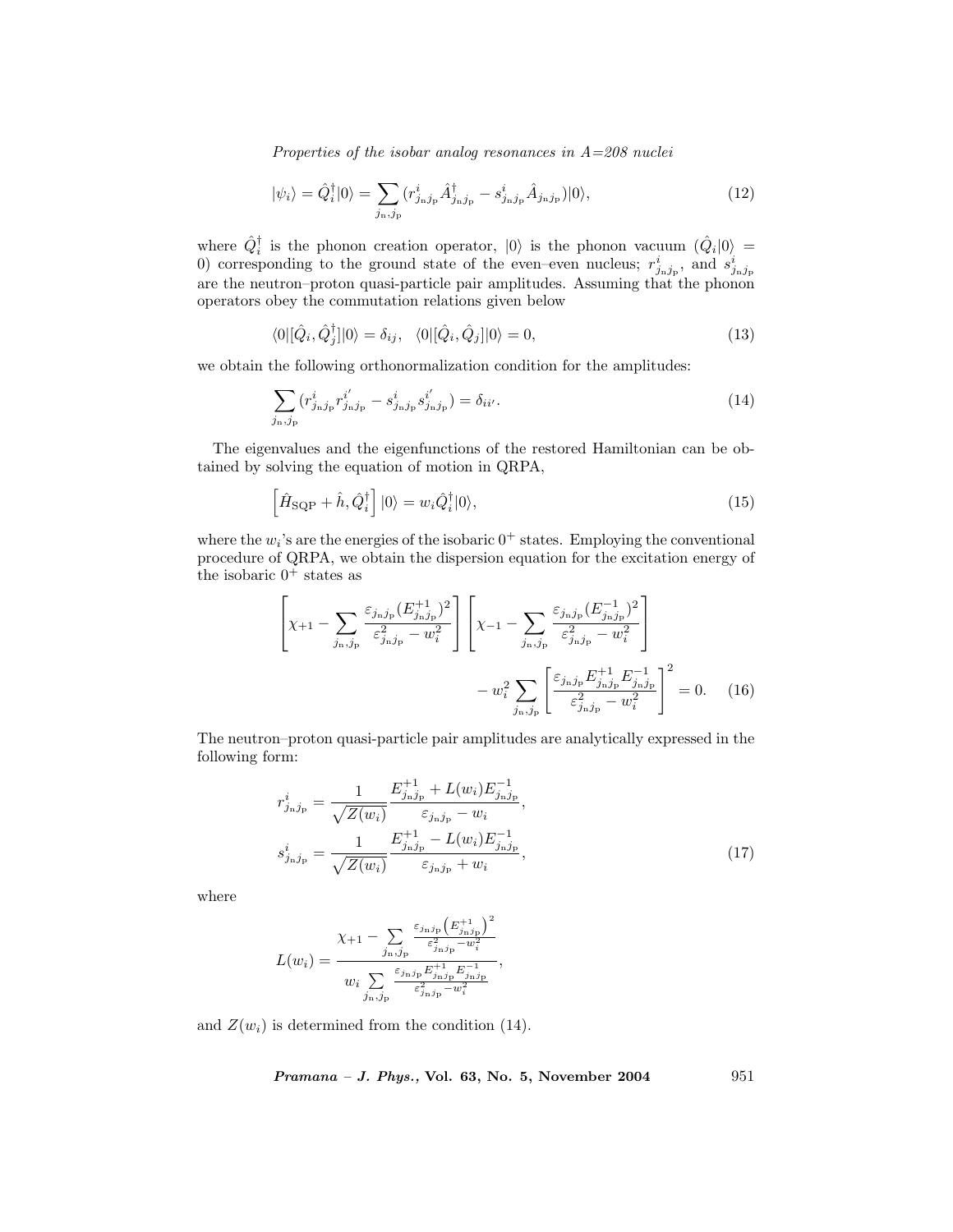The solutions of eq. (16) contain the IAR state. This is easily seen for the case of the constant Coulomb potential

$$
\langle j_{\rm p} \left\| \hat{t}_{-} v_{\rm c}(r) \right\| j_{\rm n} \rangle = \Delta E_{\rm C} \langle j_{\rm p} \left\| \hat{t}_{-} \right\| j_{\rm n} \rangle, \ \Delta E_{\rm C} = \text{constant.} \tag{18}
$$

Equation (16) now contains the solution for  $w_k = \Delta E_C$  corresponding to the average energy of the single quasi-particle Coulomb shift of the  $(N, Z)$  and  $(N - 1, Z + 1)$ nuclei. From eqs  $(12)$ ,  $(14)$  and  $(17)$ , it follows that

$$
\hat{Q}_k^{\dagger}|0\rangle_{w_k=\Delta E_{\rm C}} = \frac{1}{\sqrt{2T_0}}\hat{T}_-|0\rangle,\tag{19}
$$

i.e., this solution describes the IAR state. Because eq. (13) is fulfilled, the isospin is exactly conserved in all states.

#### 4. Fermi beta transitions

It has been shown in ref. [15] that two independent isobaric excited  $0^+$  states exist when no pairing correlations between nucleons are considered: the states with  $T_z = T_0 - 1$  which also include the IAR state in the  $(N - 1, Z + 1)$  nucleus, and the excited states with  $T_z = T_0 + 1$  occurring in the  $(N+1, Z-1)$  nucleus. Furthermore, it must be noted that these two branches depend on the mother nucleus due to the  $\beta^{\pm}$  transition matrix elements which obey the Fermi sum rule.

In the presence of the pairing correlations, the two branches mentioned above are no longer independent of each other and occur in the  $(N-1, Z+1)$  and  $(N+1, Z-$ 1) nuclei, since the particle number conservation is violated. Moreover, the total probability of the  $\beta^{\pm}$  transitions from the parent  $(N, Z)$  nucleus to the  $(N-1, Z+1)$ and  $(N + 1, Z - 1)$  nuclei increases.

The  $0^+$  states in the neighbor odd–odd nuclei are characterized by the Fermi transition matrix elements between these states and the ground state of the even–even nuclei. Using the wave functions in eq. (12), the corresponding matrix elements can be written as follows:

a) For the transitions  $(N, Z) \Longrightarrow (N-1, Z+1),$ 

$$
M_{\beta^{-}}^{i} = \langle 0 | [\hat{Q}_{i}, \hat{T}_{-}] | 0 \rangle = \sum_{j_{\rm n}, j_{\rm p}} (r_{j_{\rm n}j_{\rm p}}^{i} b_{j_{\rm n}j_{\rm p}} + s_{j_{\rm n}j_{\rm p}}^{i} \bar{b}_{j_{\rm n}j_{\rm p}}). \tag{20}
$$

b) For the transitions  $(N, Z) \Longrightarrow (N + 1, Z - 1)$ ,

$$
M_{\beta^{+}}^{i} = \langle 0 | [\hat{Q}_{i}, \hat{T}_{+}] | 0 \rangle = \sum_{j_{\rm n}, j_{\rm p}} (r_{j_{\rm n}j_{\rm p}}^{i} \bar{b}_{j_{\rm n}j_{\rm p}} + s_{j_{\rm n}j_{\rm p}}^{i} b_{j_{\rm n}j_{\rm p}}). \tag{21}
$$

It is possible to show that the transitions in question obey the Fermi sum rule given below.

$$
S^{(-)} - S^{(+)} = 2T_0 = N - Z,\t\t(22)
$$

where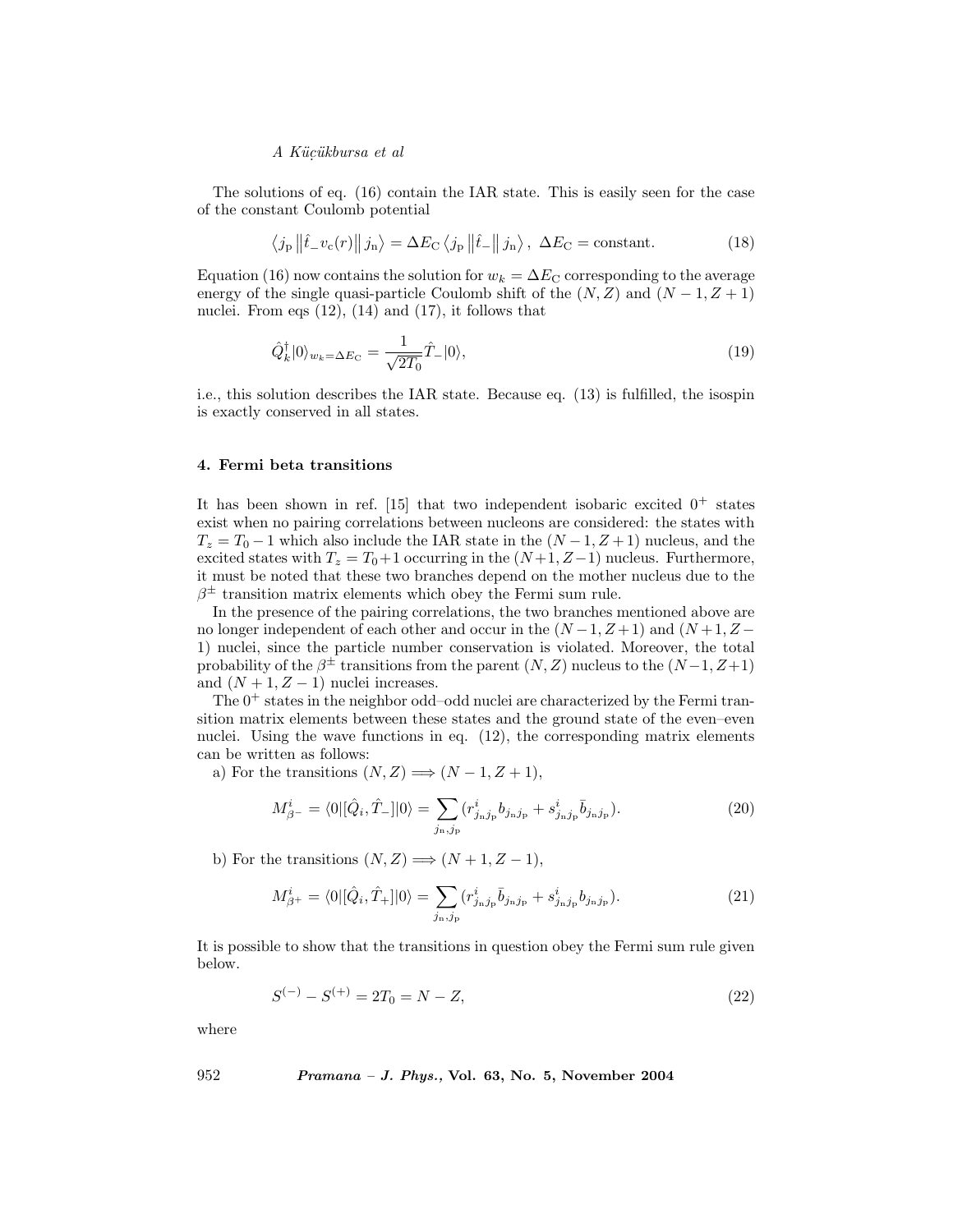$$
S^{(\pm)}=\sum_i |M^i_{\beta^{\pm}}|^2.
$$

The matrix element for the analog state obtained in eq. (18) is non-vanishing in the case of the constant Coulomb shift, and it is stated by the expression  $M_{\beta^-}^{\text{IAR}} = \sqrt{2T_0}$ . This matrix element exhausts the full strength of the Fermi transition.

#### 5. Isospin admixture of the states

When we investigate the isospin structure of the ground state of the considered nuclei, we see that the isospin impurity of the ground states and the IAR state is related to the  $M_{\beta^{\pm}}$  matrix elements [15]. Expanding the ground state wave function in the pure isospin components  $|T, T_z\rangle$ , we obtain

$$
|0\rangle = a|T_0, T_0\rangle + b|T_0 + 1, T_0\rangle, \quad a^2 + b^2 = 1.
$$
 (23)

Using the expansions in eqs  $(20)$  and  $(21)$ , we can calculate the expectation value of the square of the isospin in the ground state of the parent nucleus:

$$
\langle 0|\hat{T}^2|0\rangle = T_0(T_0 + 1) + \sum_i |M^i_{\beta^+}|^2.
$$
 (24)

On the other hand, from eq. (23), we have

$$
\langle 0|\hat{T}^2|0\rangle = T_0(T_0 + 1) + 2b^2(T_0 + 1). \tag{25}
$$

Comparing eqs (24) and (25), we see that the  $T_0 + 1$  isospin admixture in the ground state of the parent nucleus is determined by the sum of the squares of the  $\beta^+$  transition matrix elements from the isobaric states of the nucleus:

$$
b^2 = [2(T_0 + 1)]^{-1} \sum_{i} |M_{\beta+}^{i}|^2.
$$
 (26)

Using the operator  $\hat{T}_-$ , we can generate a collective analog state in the  $(N-1, Z+1)$ nucleus:

$$
|A\rangle = \{ \langle 0|\hat{T}_{+}\hat{T}_{-}|0\rangle \}^{-1/2}\hat{T}_{-}|0\rangle. \tag{27}
$$

This state is not generally an eigenstate of the Hamiltonian  $(H<sub>SQP</sub> + \hat{h})$ . It is distributed over the spectrum of the isobaric states  $(\hat{Q}_i^{\dagger} | 0 \rangle)$  which contain the  $T_0 - 1$ ,  $T_0$ ,  $T_0 + 1$  and  $T_0 + 2$  isospin admixtures. Thus for the IAR state [15], we have

$$
\hat{Q}_{i}^{\dagger}|0\rangle = \gamma_{\text{IAR}}|T_{0} - 1, T_{0} - 1\rangle + \alpha_{\text{IAR}}|T_{0}, T_{0} - 1\rangle \n+ \beta_{\text{IAR}}|T_{0} + 1, T_{0} - 1\rangle + \Delta_{\text{IAR}}|T_{0} + 2, T_{0} - 1\rangle.
$$
\n(28)

Neglecting the small  $T_0 + 2$  isospin admixtures in the IAR state, we obtain [15]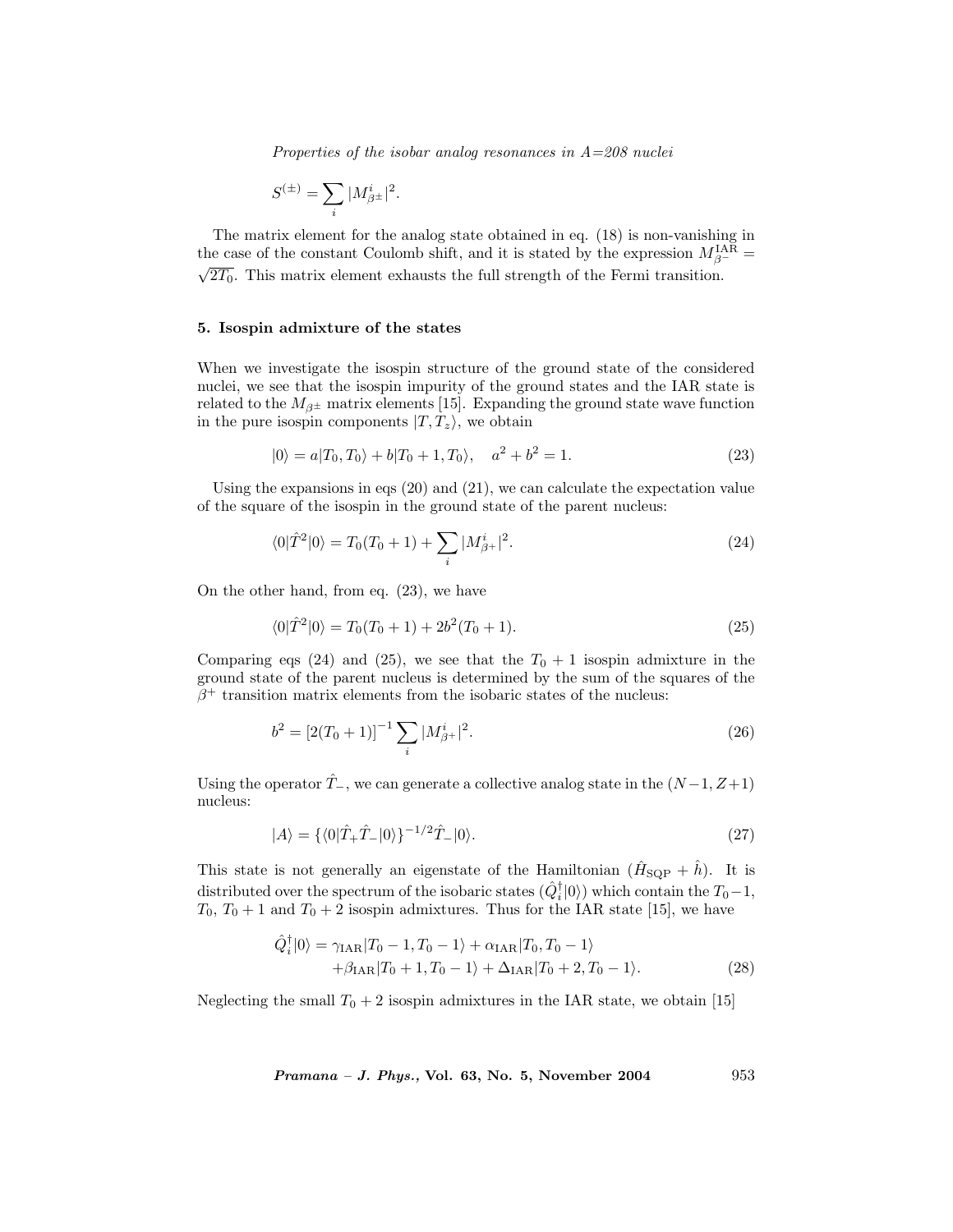$$
\alpha_{\text{IAR}} = \frac{a \sqrt{T_0/2} M_{\beta^-}^{\text{IAR}}}{T_0 + b^2 (T_0 + 1)},
$$
  
\n
$$
\beta_{\text{IAR}} = \frac{b \sqrt{(2T_0 + 1)/2} M_{\beta^-}^{\text{IAR}}}{T_0 + b^2 (T_0 + 1)},
$$
  
\n
$$
\gamma_{\text{IAR}}^2 = 1 - \alpha_{\text{IAR}}^2 - \beta_{\text{IAR}}^2.
$$
\n(29)

The presence of the  $T_0 + 1$  isospin admixtures for the IAR state considerably affects the calculated isospin-mixing effects in the super-allowed Fermi transition. The isospin-mixing effects are usually expressed as a correction factor  $\delta_c$  in the matrix element of a super-allowed transition [1,2,4,8]:

$$
|M_{\beta^+}^{\text{IAR}}|^2 = 2T_0(1 - \delta_c). \tag{30}
$$

# 6. Differential cross-section for the  $^{208}\text{Pb}(^{3}\text{He},t)^{208}\text{Bi}$  reactions

The experimental studies [20–22] have shown that a possible candidate for the excitation of the Gamow–Teller (GT) and the IAR state can be the  $({}^{3}He,t)$  reaction. There may be several reasons for this. First of all, the  $({}^{3}He,t)$  reaction has recently been successfully measured with high resolution using an ion optics technique 'dispersion matching' at the A1200 facility in NSCL. This success at NSCL opened a new possibility of investigating the spin–isospin resonances on the  $\beta^+$  side via the  $(^{3}He,t)$  reaction at intermediate energies.

Secondly, Fujiwara et al [20] have compared the ratio of the cross-section at zero degree in  $({}^{3}He,t)$  for transitions to the ground state of  ${}^{12}N$  to the 3.51 MeV  $3/2^-$  state in <sup>13</sup>N. They have obtained a reasonable value for this ratio at  $E(^{3}\text{He}) = 450 \text{ MeV}$  which is in agreement with the  $(^{3}\text{He},t)$  values at higher energies. This result indicates that the single-step process is already predominant at 450 MeV, similar to the high energy case. Thus, they have accepted that the assumption that the  $({}^{3}He,t)$  differential cross-section at zero degrees is proportional to the  $GT$  β decay strengths is reasonable. This approximate proportionality between  $GT$ strength and  $0°$  cross-section at energies >100 MeV contributed significantly to the understanding of the GT strength in nuclei [21,22]. Therefore, the  $0°$  cross-sections are very important in understanding the nature of the GT and IAR strengths. Since we are interested in the properties of the IAR state, we will present here only the  $0^{\circ}$  cross-sections for the excitation of the IAR state in the following form [22,23]:

$$
\left(\frac{\mathrm{d}\sigma}{\mathrm{d}W}\right)_F (q \approx 0, \ \theta = 0) = \left(\frac{\mu}{\pi \hbar^2}\right)^2 \left(\frac{k_f}{k_i}\right) N_F J_F^2 B(F),\tag{31}
$$

where  $J_F$  is the volume integral of the central part of the effective interaction,  $N_F$ is the distortion factor which may be approximated by the function  $\exp(-xA^{1/3})$ ,  $\mu$  and k denote the reduced mass and wave number in the center of mass system, respectively. The value of x is given in ref. [20], and  $B(F) = |M_{\beta^-}^{\text{IAR}}|^2$  corresponds to the reduced matrix elements of the  $\beta$  transition to the IAR state.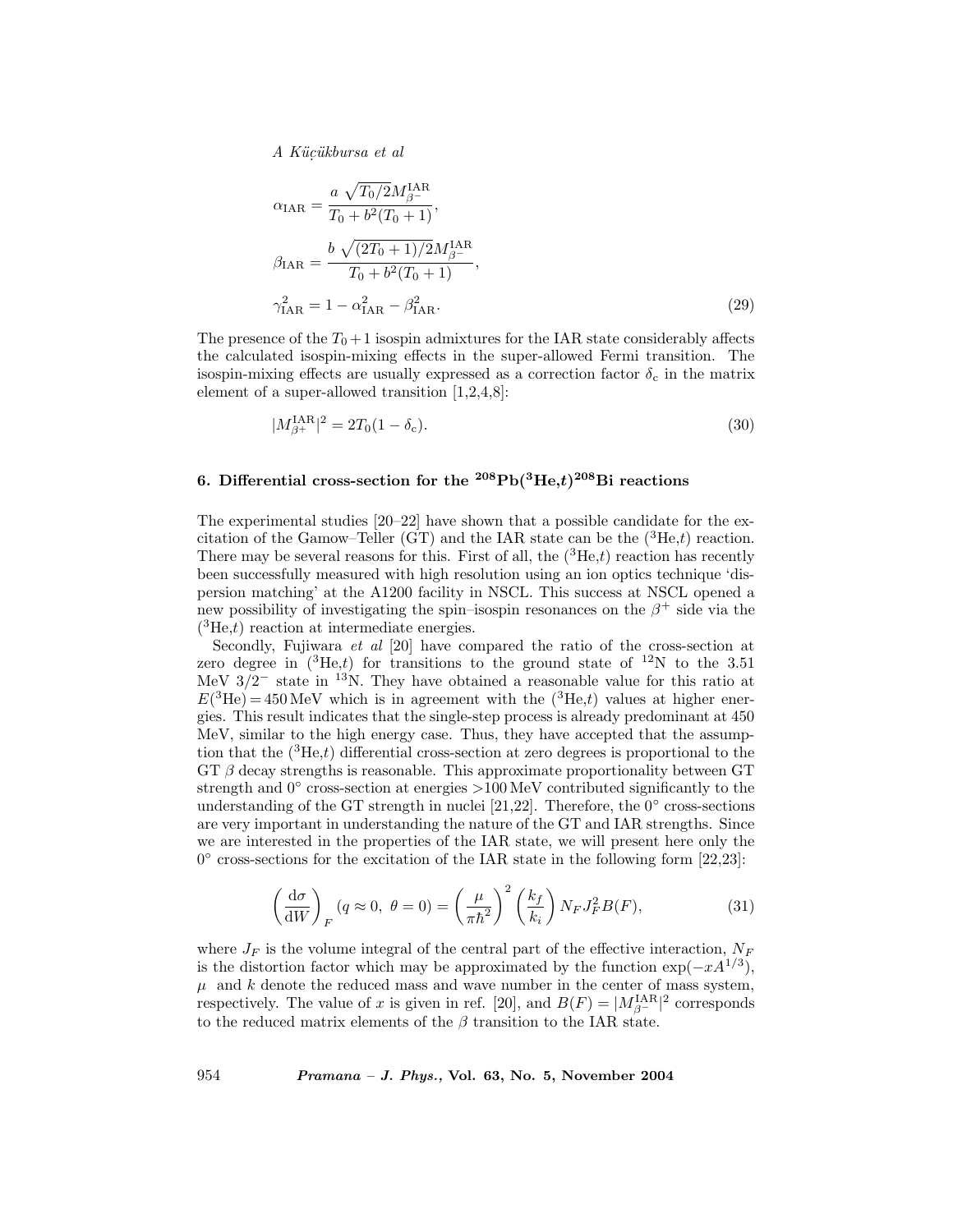#### 7. Results and discussion

In this section, the numerical calculations for the isospin admixtures in the ground state of the <sup>208</sup>Pb nucleus and the 0◦ differential cross-section of the IAR state excited via the (<sup>3</sup>He,t) reactions at  $E^{(3)}$ He) = 450 MeV are performed by considering the pairing correlations between nucleons and including the effective interaction term in a self-consistent way. Our numerical results obtained for the following cases are compared:

- Case 1: The single particle (SP) calculations (without effective interaction and pairing correlations).
- Case 2: The RPA calculations (the effective interaction  $(h)$ ) without pairing correlations is considered).
- Case 3: The SQP calculations (the pairing correlations without the effective interaction  $(h)$  are considered).
- Case 4: The QRPA calculations (both pairing correlations and the effective interaction  $(h)$  are considered).

In numerical calculations, the Woods–Saxon potential with Chepurnov parametrization [24] was used. The basis contained all discrete and quasi-stationary states, and all the neutron and proton transitions changing the radial quantum number by  $\Delta n=0,1,2$  were included. The values of the pair correlation functions,  $C_n$ and  $C_p$ , were taken from ref. [25]. For the volume integral in eq. (31), we take the value of  $J_F = 53 \pm 5$  MeV·fm<sup>3</sup> [20]. The left-hand side of the sum rule given in eq. (22) is fulfilled with  $\approx 1\%$  accuracy.

Let us first examine the effect of the pairing correlations between nucleons on the admixture of the  $|T = 23, T_z = 22\rangle$  isospin state in the ground state of the <sup>208</sup>Pb nucleus which arises from the Coulomb interaction between protons. It can be seen from eq. (26) that the  $T_0 + 1$  isospin admixtures  $(b^2)$  can be determined by the total strength of the  $\beta^+$  transition from the ground state of the <sup>208</sup>Pb nucleus to the excited states of the neighbor <sup>208</sup>Tl nucleus  $(S^{(+)})$ . The numerical values for the  $T_0 + 1$  isospin admixture and the total  $\beta^+$  transition strength calculated from different models are presented in table 1. It is obviously seen from this table that although the calculated SQP values for  $S^{(+)}$  and  $b^2$  are eight to nine times larger than the SP values, their RPA and QRPA values are very close to each other. Some explanation can be given to these results in view of the investigation of the excited  $0^+$  states spectrum in the <sup>208</sup>Tl nucleus shown in figures 1–4. In these figures, the energies  $(w_i)$  of the excited  $0^+$  states calculated from the ground state of the <sup>208</sup>Pb nucleus and the log(ft) values for the  $\beta^+$  (left-hand side) and  $\beta^-$  (right-hand side) transitions to these excited states are presented. The bold lines at the bottom part of these figures correspond to the ground state of the investigated nucleus.

If we compare the spectra of the excited  $0^+$  states obtained in the SP and SQP models (see figures 1 and 3), it will be seen that the density of the excited  $0^+$ states and the  $\beta^+$  transition rate increase when the pairing interactions between nucleons are taken into account. The reason for this increase can be attributed to the existence of the proton–neutron transitions with  $\Delta n = 0$ . In both spectra, there is a homogenous distribution for the  $\beta^+$  transition rate. The RPA and QRPA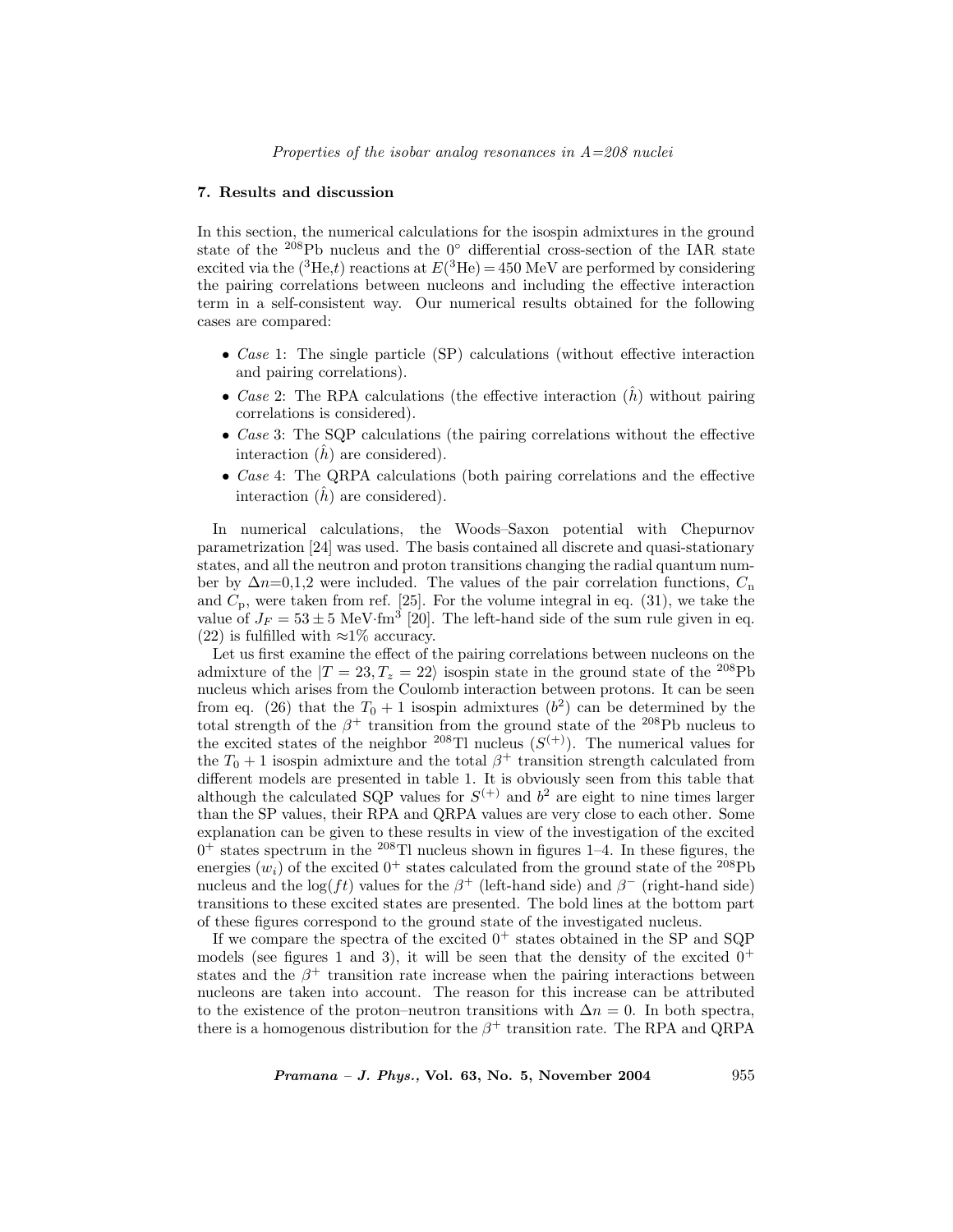**Table 1.** The numerical values for the  $T_0 + 1$  isospin admixture  $(b^2)$  and the total  $\beta^+$  transition strength  $(S^{(+)})$  calculated from different models.

|           | SP     | RPA   | SQP   | QRPA  |
|-----------|--------|-------|-------|-------|
| $S^{(+)}$ | 0.0223 | 0.153 | 0.182 | 0.152 |
| $b^2$ (%) | 0.0500 | 0.333 | 0.408 | 0.332 |

spectra for the excited  $0^+$  states shown in figures 2 and 4 indicate that there is no considerable change in the  $\beta^+$  transition rate. The reason for the nearness of the RPA and QRPA values of the  $T_0 + 1$  isospin admixture  $(b^2)$  and the total  $\beta^+$ transition strength  $(S^{(+)})$  can be given to the closeness of the  $\beta^+$  transition rate values in these spectra. This means that the pairing correlations between nucleons with the inclusion of the effective interaction have no significant effect on the  $T = 23$ isospin admixture in the ground state of the <sup>208</sup>Pb nucleus.

Let us now investigate the excited 0<sup>+</sup> states in <sup>208</sup>Bi, characterized by the  $\beta$ <sup>-</sup> transitions from the ground state of the parent <sup>208</sup>Pb nucleus. The calculation results have been presented on the right-hand sides of figures 1–4. These excited states can be conditionally divided into three energy regions: the microscopic region  $(0-9 \text{ MeV})$ , the region of Coulomb shift energy between the <sup>208</sup>Pb and <sup>208</sup>Bi isotopes (11–18 MeV), and the IVMR region (25–28 MeV). The SP calculation results for the  $w_i$  excitation energies and the log(ft) values of the  $\beta^-$  transition are presented in figure 1. As seen from this figure, the excited  $0^+$  states exist only in the microscopic

| w <sub>i</sub> (MeV) | $log$ (ft) | $log$ (ft) | $w_i(MeV)$ |   |       |
|----------------------|------------|------------|------------|---|-------|
| 5.78                 | —          | 25.44      |            |   |       |
| 5.62                 | —          | 25.29      |            |   |       |
| 24.60                | —          | 6.77       | 5.90       | — | 24.26 |
| 24.57                | —          | 6.85       | 5.82       | — | 24.21 |
| 21.87                | —          | 7.03       | 5.37       | — | 24.14 |
| 12.36                | —          | 5.67       |            |   |       |
| 11.91                | —          | 6.64       |            |   |       |
| 8.61                 | —          | 6.10       | 3.19       | — | 7.96  |
| 7.93                 | 3.02       | —          | 7.66       |   |       |
| 7.93                 | 2.89       | —          | 7.09       |   |       |
| 6.74                 | —          | 7.39       | 2.79       | — | 6.51  |
| 208                  | —          | 5.26       |            |   |       |
| 208                  | —          | 208        |            |   |       |

**Figure 1.** The SP calculations of the discrete spectrum of isobaric  $0^+$  excitations in <sup>208</sup>Tl and <sup>208</sup>Bi nuclei.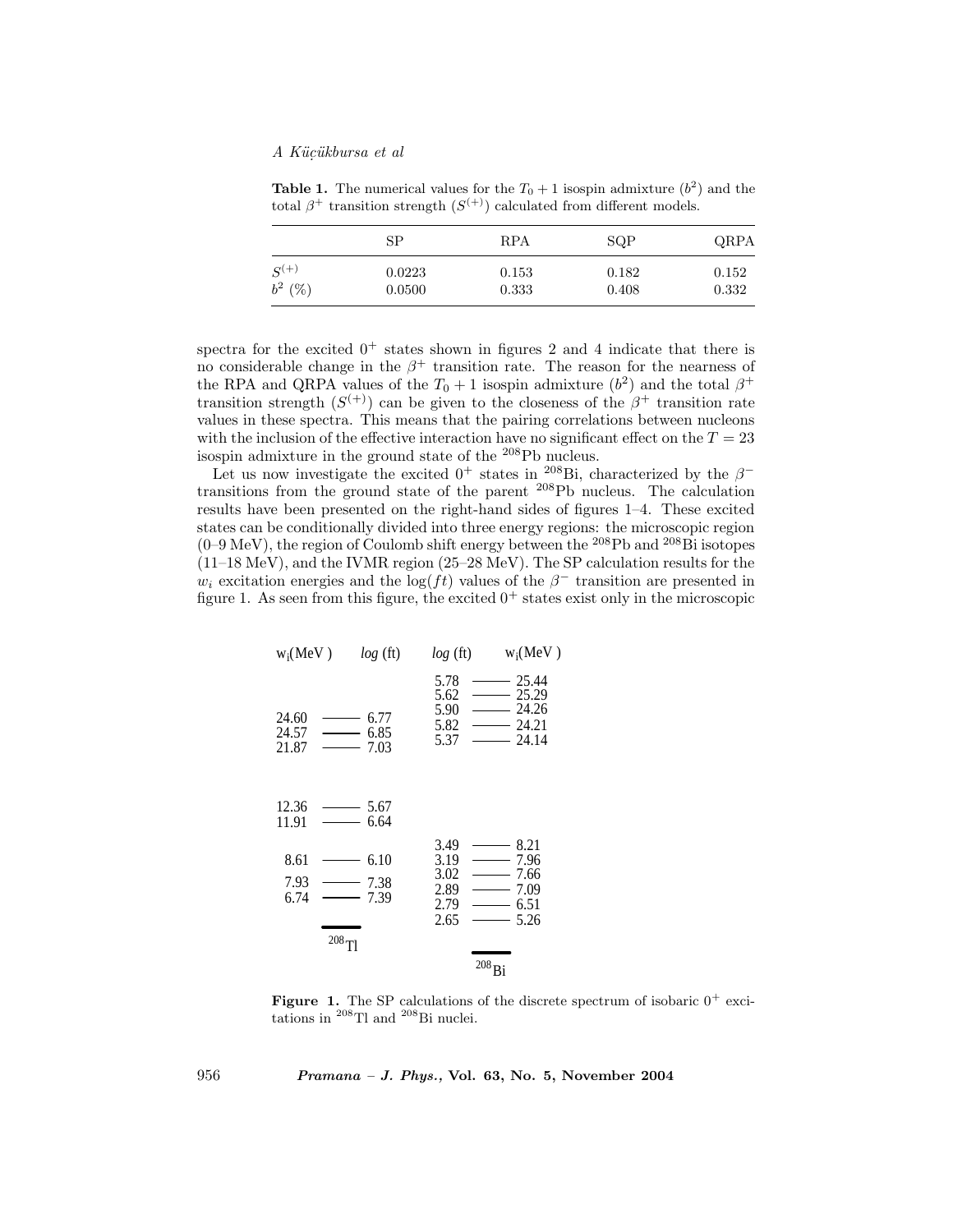| $w_i$ (MeV)         | log(ft)      | log(ft)      | $w_i$ (MeV)         |  |  |  |
|---------------------|--------------|--------------|---------------------|--|--|--|
|                     |              | 3.81<br>3.54 | 26.80<br>25.69      |  |  |  |
| 24.61<br>21.87      | 7.18<br>7.77 | 3.91<br>4.15 | 24.85<br>-<br>24.43 |  |  |  |
|                     |              | 2.20         | 17.75               |  |  |  |
| 12.36<br>11.93      | 5.20<br>5.38 | 6.13         | 7.88                |  |  |  |
| 8.63                | 5.14         | 5.78<br>5.62 | 7.46<br>6.82        |  |  |  |
| 7.95<br>6.75        | 5.39<br>5.58 | 5.86<br>4.82 | 6.49<br>5.78        |  |  |  |
|                     | $^{208}$ Tl  |              |                     |  |  |  |
|                     |              |              | $^{208}\mathrm{Bi}$ |  |  |  |
| $^{208}\mathrm{Pb}$ |              |              |                     |  |  |  |

**Figure 2.** The RPA calculations of the discrete spectrum of isobaric  $0^+$ excitations in <sup>208</sup>Tl and <sup>208</sup>Bi nuclei.

and the IVMR regions. The excited  $0^+$  states in microscopic region are composed of the neutron particle–proton hole pair with  $\Delta n = 0$ , and the corresponding states  $\text{are: } (3p_{1/2}^n 3p_{1/2}^p)_{0^+}, (3p_{3/2}^n 3p_{3/2}^p)_{0^+}, (2f_{5/2}^n 2f_{5/2}^p)_{0^+}, (2f_{7/2}^n 2f_{7/2}^p)_{0^+}, (1h_{9/2}^n 1\bar{h}_{9/2}^p)_{0^+}$ and  $(1i_{13/2}^n 1i_{13/2}^p)_{0^+}$ . The square of the matrix element for the  $\beta^-$  transition from the ground state of the <sup>208</sup>Pb nucleus to the excited  $0^+$  states in the <sup>208</sup>Bi nucleus is almost equal to  $2j + 1$ . Here, j is the total angular momentum of the nucleon involved in the transition. The total strength of the  $\beta^-$  transition to these six states exhausts 99.827% of the Fermi sum rule. Single particle calculations demonstrate that there is no state in the region of the Coulomb energy shift which corresponds to the IAR state. The total  $\beta^-$  transition strength of the excited  $0^+$  states in the IVMR region exhausts 0.173% of the Fermi sum rule.

The corresponding RPA calculation results are given in figure 2. As seen from this figure, due to the presence of the effective interaction, the distribution of the  $\beta^$ transition probability changes. An IAR state occurs in the region of the Coulomb shift with an excitation energy of  $w_{IAR} = 17.75$  MeV, and this state exhausts 88.81% of the Fermi sum rule. All the excited  $0^+$  states in the microscopic region exhaust 1.58% of Fermi sum rule (note that the corresponding single particle value of this quantity is 99.827%). The total  $\beta^-$  transition strength of the excited 0<sup>+</sup> states in the IVMR region exhausts 9.61% of the Fermi sum rule. It can obviously be seen that the isospin impurity of the IAR state is due to the excited  $0^+$  states which are associated with IVMR existed in the energy region of 24.43–26.80 MeV. When the microscopic structure of the IAR state is studied, it has been seen that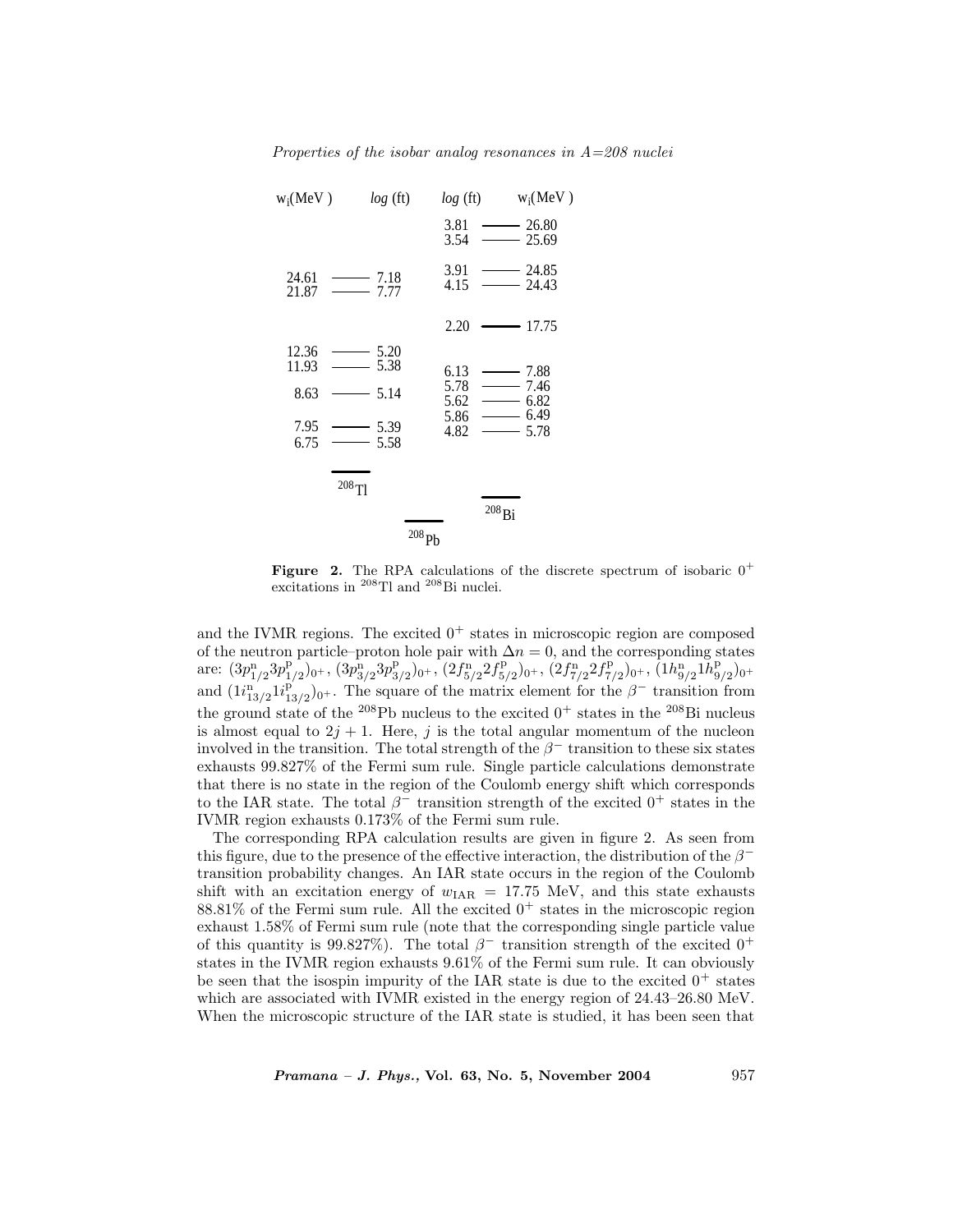

**Figure 3.** The SQP calculations of the discrete spectrum of isobaric  $0^+$ excitations in <sup>208</sup>Tl and <sup>208</sup>Bi nuclei.

this state is composed of the superposition of the six  $0^+$  states mentioned above. These six states constitute 99% of the norm of the IAR wave function.

Similar SQP calculation results are shown in figure 3. In this case, the significant contribution (95.68%) to the Fermi sum rule comes from the excited  $0^+$  states lying in the microscopic energy region, and the remaining part of the total  $\beta^-$  transition strength is distributed over the states in the Coulomb energy shift region.

The corresponding QRPA calculations are given in figure 4. When the effective interaction  $(h)$  is taken into account, the redistribution of the excited  $0^+$  states exhausting the total  $\beta^-$  transition strength comes out. As stated in the RPA case (see figure 2), three energy regions (microscopic, Coulomb energy shift, and IVMR) also exist here. An IAR state with an excitation energy of  $w_{IAR} = 17.86 \text{ MeV}$  among the few excited states in the Coulomb shift region occurs. This state exhausts 89.92% of the Fermi sum rule, and it is also composed of the six  $0^+$  states mentioned before. The IVMR region lying in the energy interval of 25.64–28.0 MeV exhausts 7.28% of the total  $\beta^-$  transition strength (9.61% in the RPA case). The corresponding value in the microscopic region is 0.06%. When we compare figures 2 and 4, we see that the pairing correlations between nucleons cause a shift in the energies of the IAR state and the states in the IVMR region by 0.1 MeV and 1.2 MeV, respectively.

Let us briefly mention about the structure of the IAR state. The calculated values in different models for  $\gamma^2$ ,  $\alpha^2$  and  $\beta^2$  which characterize the  $T_0 - 1$ ,  $T_0$ , and  $T_0 + 1$ isospin components of the IAR state are given in table 2. As seen from this table, there is no considerable difference in the  $\beta^2$  values. This is the natural consequence of the proportionality of this quantity to the  $T_0 + 1$  isospin admixture  $(b^2)$  (see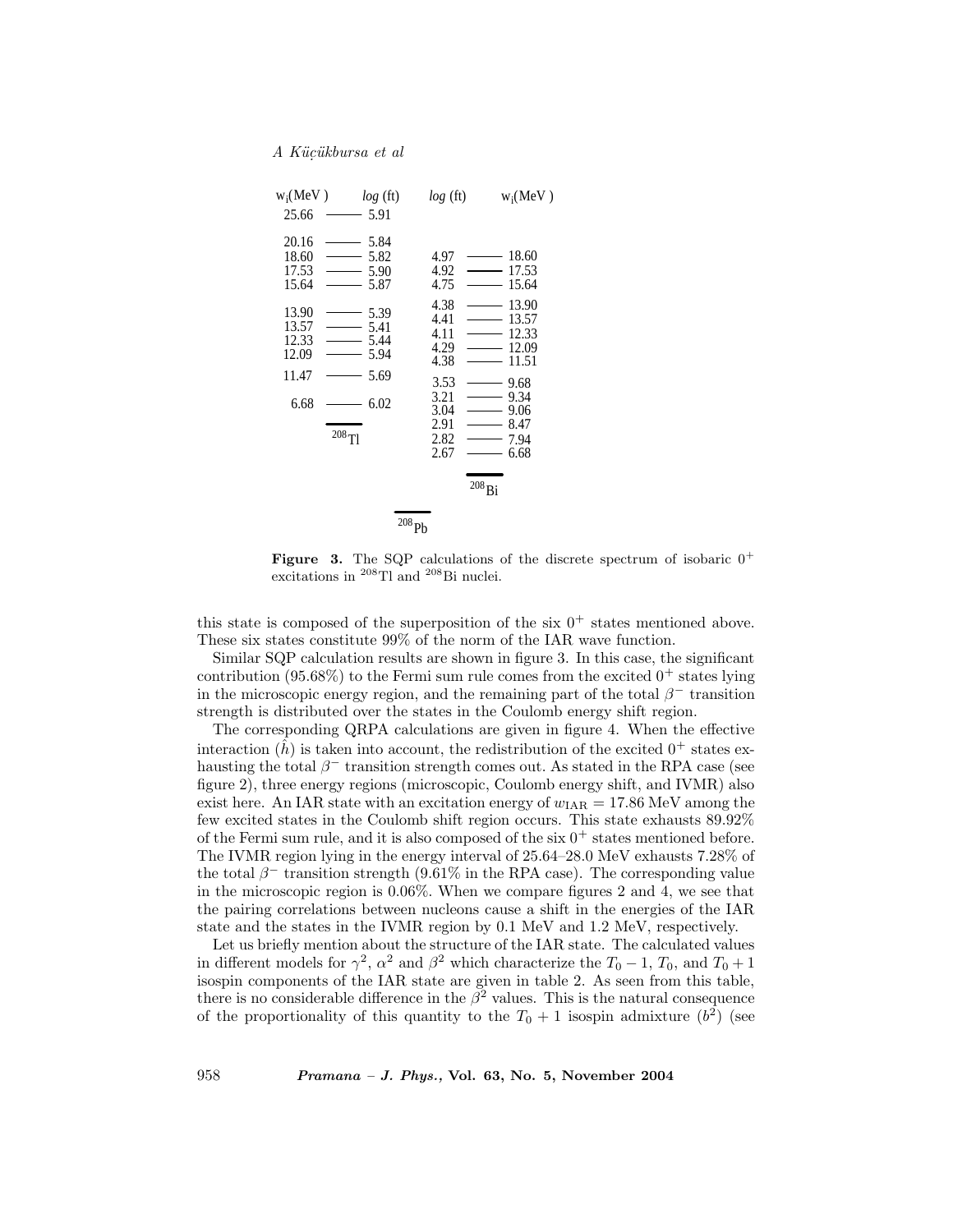

**Figure 4.** The QRPA calculations of the discrete spectrum of isobaric  $0^+$ excitations in <sup>208</sup>Tl and <sup>208</sup>Bi nuclei.

Table 2. The characteristic quantities of the IAR state in the  $^{208}\text{Bi}$  nucleus calculated by different models.

|            | $\alpha^2$ | $\beta^2$ | $\sim^2$ | $\delta_{\rm c}$ (%) | $\frac{d\sigma}{d\Omega}$ (mb/sr) |
|------------|------------|-----------|----------|----------------------|-----------------------------------|
| <b>RPA</b> | 89.50      | 0.611     | 9.89     | 9.52                 | 9.28                              |
| QRPA       | 90.85      | 0.619     | 8.53     | $8.21\,$             | 9.24                              |

eq. (29)). The increase of the  $\alpha^2$  values in the QRPA calculation means that the isospin impurity of the IAR state increases with the consideration of the pairing interactions between nucleons. It is an expected result from eq. (29) that there will be a decrease in the  $\gamma^2$  values. Let us note that the increase of the isospin impurity for the IAR state leads to a decrease in the  $\delta_c$  value. This can be obviously seen from the fourth column of table 2. Finally, the  $0°$  differential cross-section of the <sup>208</sup>Pb(<sup>3</sup>He,t)<sup>208</sup>Bi reaction at  $E$ (<sup>3</sup>He) = 450 MeV for the excitation of the IAR state has been calculated. As seen from the last column of table 2, the RPA and QRPA values for the  $0°$  differential cross-section are very close to each other. Moreover, it has been observed that these calculated values are in good agreement with the corresponding experimental [20] value  $(9.2\pm 2 \text{ mb/sr})$ .

#### 8. Conclusion

We have investigated the influence of the pairing correlations between nucleons on the properties of the IAR state with the consideration of the effective inter-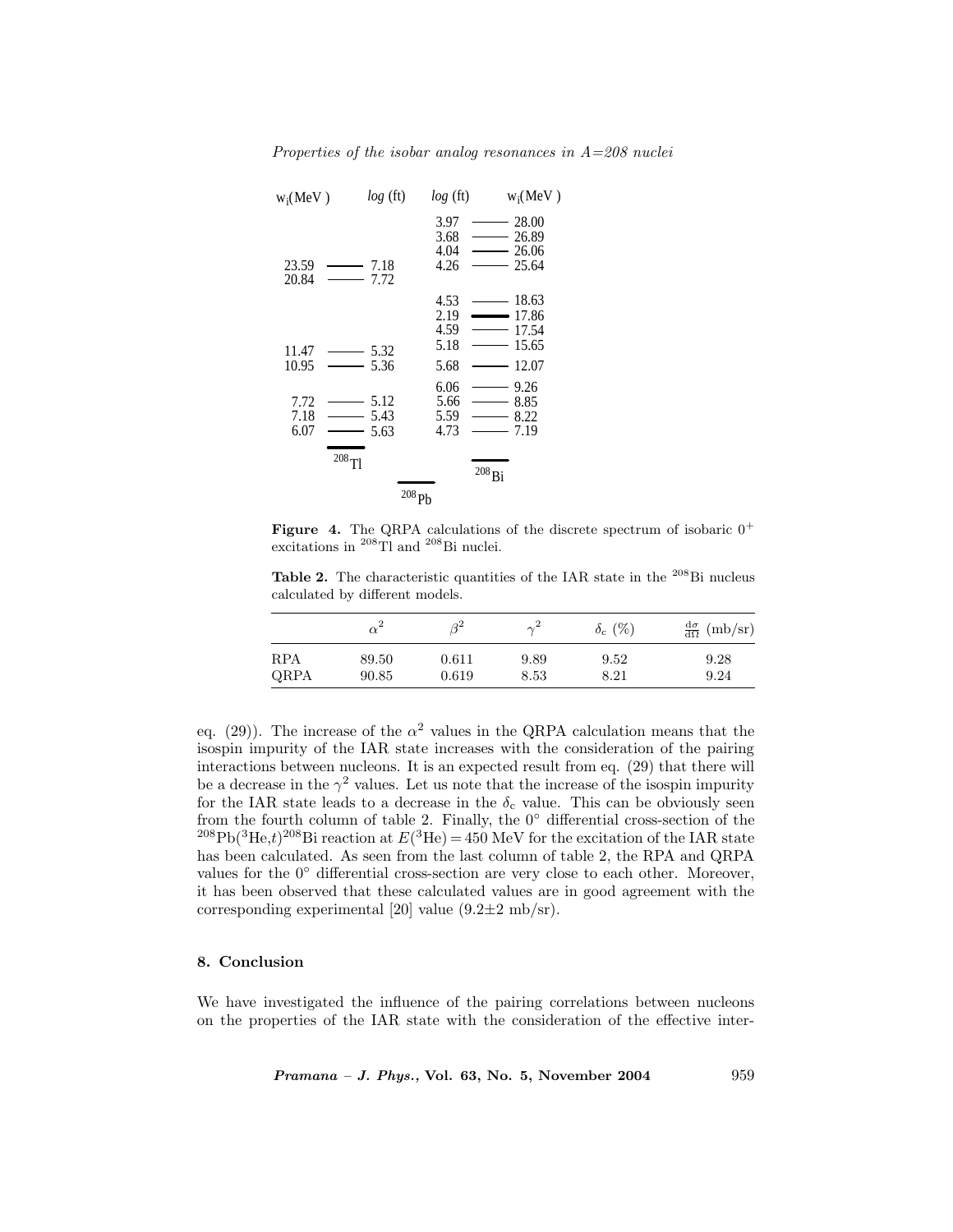action term  $(h)$  obtained from Pyatov–Salamov method [17]. As a result of our calculations, the following conclusions can be drawn. Pairing correlations between nucleons

- have no significant effect on the  $T = 23$  isospin admixture in the ground state of the  $^{208}$ Pb nucleus,
- lead to a smooth splitting of the IAR state and a small decrease in the isospin mixing effects of the IAR state  $[(\delta_c)_{RPA} = 9.578\%$  and  $(\delta_c)_{QRPA} = 8.212\%]$ ,
- have not affected the  $T_0+1$  isospin admixtures of the IAR state but decreased slightly the  $T_0 - 1$  isospin admixtures  $[\gamma_{\rm RPA}^2 = 9.89\%$  and  $\gamma_{\rm QRPA}^2 = 8.53\%]$ ,
- shifted up the energies of the states in the IVMR region by an amount of 1.2 MeV.

# Acknowledgement

The authors are very grateful to A A Kuliev for his contributions to their study.

#### References

- [1] R J Blin-Stoyle, Fundamental interactions and the nucleus (North-Holland, Amsterdam, 1973)
- [2] S Raman, T A Walkiewics and H Behrens, At. Data Nucl. Data Tables 16, 451 (1975)
- [3] N Auerbach, J Hüfner, A K Kermar and C M Shakin,  $Rev.$  Mod. Phys. 44, 48 (1972)
- [4] A M Lane and A Z Mekjian, Adv. Nucl. Phys. 7, 97 (1973)
- [5] A Bohr, J Damgaard and B R Mottelson, Nuclear structure (North-Holland, Amsterdam, 1967)
- [6] L A Sliv and Yu I Kharitonov, Phys. Lett. 16, 176 (1965)
- [7] S B Khadkikar and C S Warke, *Nucl. Phys.*  $A130, 577$  (1969)
- [8] I S Towner and J C Hardy, *Nucl. Phys.* **A205**, 33 (1973)
- [9] A Bohr and B R Mottelson, Nuclear structure (Benjamin, New York, 1969) vol.1
- [10] N Van Giai and H Sagawa, Phys. Lett. B106, 379 (1981)
- [11] I Hamamoto and H Sagawa, Phys. Rev. C48, 960 (1993)
- [12] G Colo, M A Nagarajan, P Van Isacker and A Vitturi, Phys. Rev. C52, 1175 (1995)
- [13] B L Birbrair and V A Sadovnikova, *Yad. Fiz.* **20**, 645 (1974)
	- B L Birbrair and V A Sadovnikova, Sov. J. Nucl. Phys. 20, 347 (1975)
- [14] A A Kuliev and D I Salamov, Int. Top. Conf. on Effective Interactions and Operators in Nuclei (Arizona, 1975) vol. 1
- [15] N I Pyatov, D I Salamov, M I Baznat, A A Kuliev and S I Gabrakov, Yad. Fiz. 29, 22 (1979) N I Pyatov, D I Salamov, M I Baznat, A A Kuliev and S I Gabrakov, Sov. J. Nucl. Phys. 29, 10 (1979)
- [16] S I Gabrakov, N I Pyatov and D I Salamov, Bulg. J. Phys. 7, 2 (1980)
- [17] N I Pyatov and D I Salamov, Nucleonica 22, 127 (1977)
- [18] V A Rodin and M H Urin, nucl-th/0201065, v2, 2003
- [19] A A Kuliev and D I Salamov, Azerb. SSR Bilimler Academisi Haber Fiz. Tek. Matem. 2, 23 (1977)
- [20] M Fujiwara et al, Nucl. Phys. A599, 223c (1996)